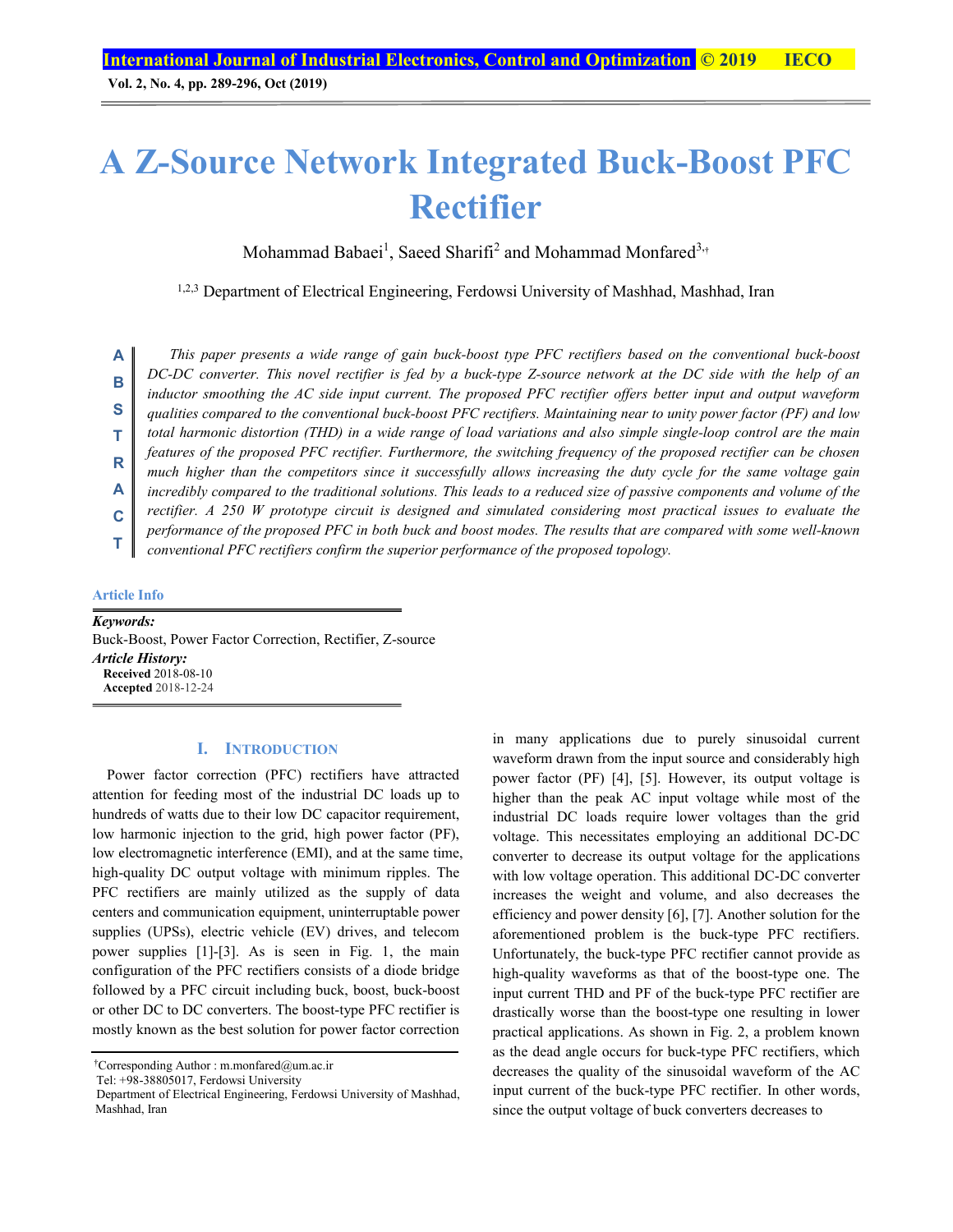

**Fig. 1**. Conventional PFC rectifier configuration



**Fig. 2**. Dead angle phenomena in a buck-type PFC rectifier.

lower values than the AC input voltage, the series switch of the buck converters cannot be turned on resulting in distortions of the AC input current [8]. In order to improve the input current quality of buck PFC rectifiers, another DC-DC converter, such as a buck-boost, a boost or a flyback connected in series or parallel to the main buck PFC rectifier, can be used [9]-[11]. This additional DC-DC converter improves the quality of input current but uses too many components. In addition to the dead angle problem, the absence of an input inductor significantly increases the input current THD compared to boost-type PFC rectifiers. Conventional buck-boost PFC rectifiers can provide lower or higher voltages than the AC input voltage simultaneously. These PFC rectifiers improve the performance and the quality of the waveforms as compared to other solutions although the lack of an input inductor in these rectifiers still causes AC input current distortions. Moreover, inverse output voltage polarity and the need for a high-side drive circuit for their power switch are the other shortcomings of these PFC rectifiers [5], [12].

This paper proposes an improved buck-boost type PFC rectifier fed from a Z-source network. This new configuration for the PFC rectifier mainly focuses on the improvement of the quality of the input and the output side waveforms. The principles of performance and different modes of operation are presented. Theoretical achievement is backed up with extensive simulations in PSIM software. The simulation results for both buck and boost modes of the proposed PFC rectifier are compared with the results for PFC rectifiers of [3], [13] and [14]. The input inductor helps reduce input



**Fig. 3**. Proposed Z-Source network integrated buck-boost PFC rectifier.



positive half cycle.

current THD and increase the power factor. This rectifier produces waveforms with higher quality than conventional rectifiers.

## **II. PROPOSED PFC RECTIFIER**

#### *A. Circuit Configuration*

The proposed PFC rectifier configuration is composed of a diode bridge, a Z-source network, and a buck-boost type DC-DC converter, as shown in Fig. 3. The Z-source network is composed of an input inductor and a set of diode-switched-capacitors already proposed in [15]. The input inductor of the Z-source network helps reduce input current THD and increase the power factor (PF). Generally, due to the possibility of increasing the switching frequency, the capacitors of the Z-source network are considerably small so as not to contribute to the power loss of the converter. Also, the buck-boost type converter is utilized as the final stage of power conversion to regulate the input current and the output voltage. The performance and operation principles of the proposed PFC rectifier are analyzed below.

#### *B. Operation Principles*

Since the operation modes of the proposed PFC rectifier in each half cycle of the input voltage are the same, only the positive half cycle operation modes are discussed here for the sake of simplicity. Also, the DCM operation of the proposed PFC rectifier is analyzed as a general performance analysis since the CCM operation can be derived from it. On the other hand, by operating the rectifier in the DCM, several advantages can be obtained such as the intrinsic near-unity power factor and the zero current switching (ZCS). Thus, the turn-on transients and switching losses and the reverse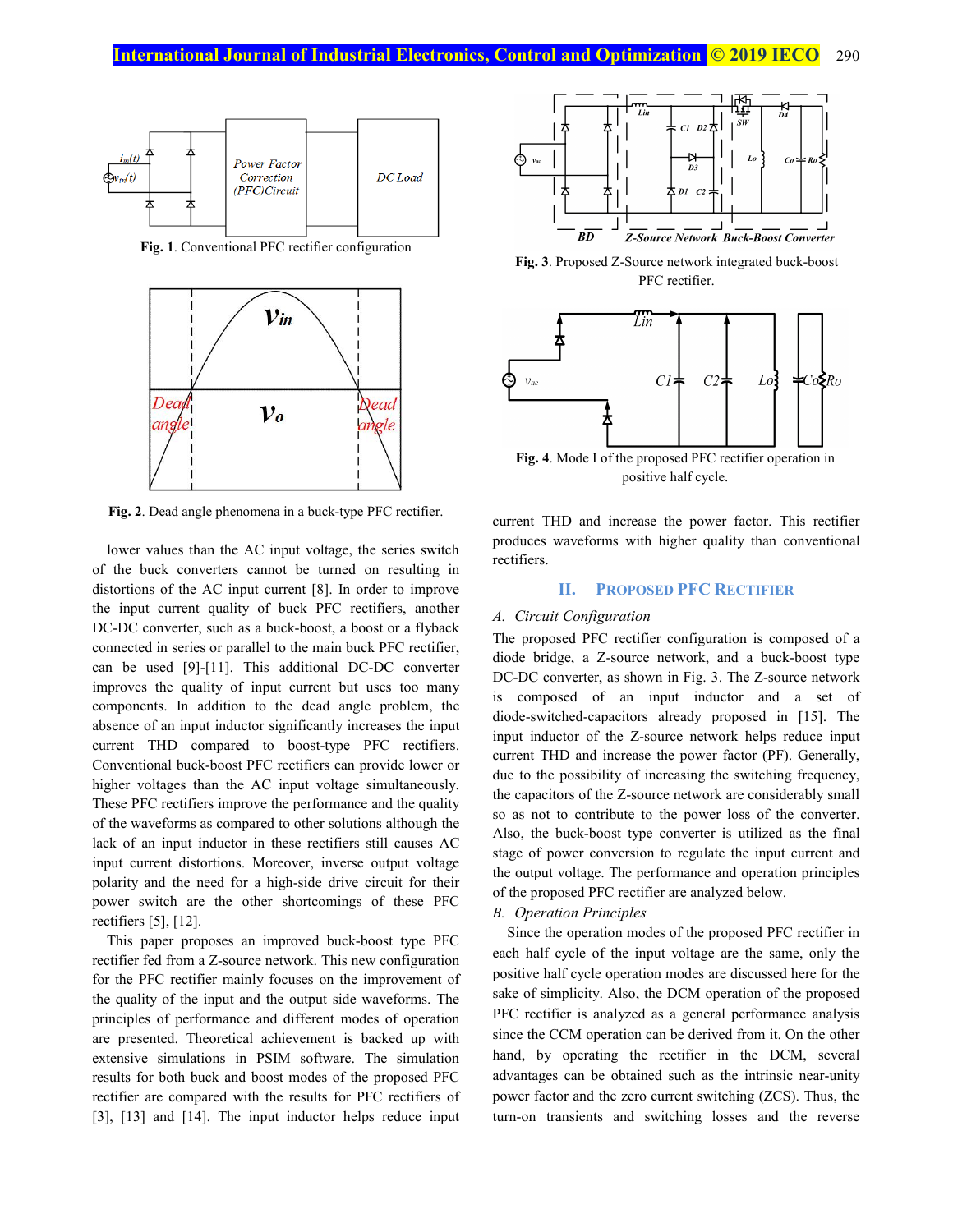

**Fig. 5**. Mode II of the proposed PFC rectifier operation in positive half cycle.



**Fig. 6**. Mode III of the proposed PFC rectifier operation in positive half cycle.

recovery of the output diode are considerably reduced [8].

#### *1) Mode I [0~DTs]*:

As seen in Fig. 4, the switch *SW* is turned on and the diodes  $D_3$  and  $D_4$  are reverse biased, while  $D_1$  and  $D_2$  conduct. The input and output inductance, i.e. *Lin* and *Lo*, of the PFC rectifier are charged in this mode and their currents increase with a constant ramp. The voltage and current equations of this mode are written in Eq.  $(1)$  as in  $[15]$ .

$$
\hat{V}_{Lin} = \hat{V}_{in} - \hat{V}_{c_{1,2}} \n\hat{V}_{Lo} = \hat{V}_{c_{1,2}} \n\hat{I}_{in} = \hat{I}_{Lin} \n\hat{I}_{Lo} = \hat{I}_{in} + 2\hat{I}_{c_{1,2}} \n\hat{I}_{C_o} = -\frac{\hat{V}_o}{R_o C_o}
$$
\n(1)

# *2) Mode II [DTs~D'Ts]*:

As depicted in Fig. 5, the switch *SW* is turned off and at the same time, the diodes  $D_3$  and  $D_4$  are forward biased and conduct while the diodes *D1* and *D2* block the voltages across the capacitors  $C_1$  and  $C_2$ . The inductors  $L_{in}$  and  $L_o$  are discharged and their currents decrease. The inductor *Lo* current maintains higher than zero in this mode of operation. The voltage and current equations of this mode are given as Eq. (2).



**Fig. 7**. Conventional average current control method for the PFC rectifiers.

$$
\begin{cases}\n\hat{V}_{Lin} = \hat{V}_{in} - 2\hat{V}_{c_{1,2}} \\
\hat{V}_{Lo} = \hat{V}_{o} \\
\hat{I}_{in} = \hat{I}_{Lin} = \hat{I}_{c_{1,2}} \\
\hat{I}_{Lo} = -(\hat{I}_{c_{o}} + \frac{\hat{V}_{o}}{R_{o}C_{o}})\n\end{cases}
$$
\n(2)

*3) Mode III [D'Ts~Ts]*:

The operation is similar to the mode II with the difference that the output inductor *Lo* current becomes zero, which translate to the DCM operation of the buck-boost-type converter. However, the input inductor *Lin* current decreases to a value higher than zero in this mode. This mode is shown in Fig. 6. According to Fig. 6, one can write Eq. (3).

$$
\hat{V}_{Lin} = \hat{V}_{in} - 2\hat{V}_{c_{1,2}}\n\hat{V}_{Lo} = \hat{V}_o\n\hat{I}_{in} = \hat{I}_{Lin}\n\hat{I}_{Lo} = 0\n\hat{I}_{Co} = -\frac{\hat{V}_o}{R_o C_o}
$$
\n(3)

The voltage gain equation of the proposed PFC rectifier is obtained by applying the volt-second balance on the voltage across input and output inductors in modes I, II and III. Accordingly, the voltage gain equation, which is the ratio of the output to the input voltages, are given in Eq (4) in terms of the duty cycles (*D* and *D'*).

$$
\frac{\hat{V}_o}{\hat{V}_{in}} = \frac{D}{((D'-D)\times(2-D)}
$$
\n
$$
D'|_{CCM} = I
$$
\n
$$
D'|_{DCM} = D + \sqrt{\frac{2L_m}{T_s R}}
$$
\n(4)

#### **III. CONTROL METHOD**

The conventional control method of the boost-type PFC rectifier operation in CCM is shown in Fig. 7. This control scheme known as the average current control (ACC) consists of a double closed-loop control plant. An individual proportional and integral (PI) controller is employed for the output voltage regulation as the outer loop and for the input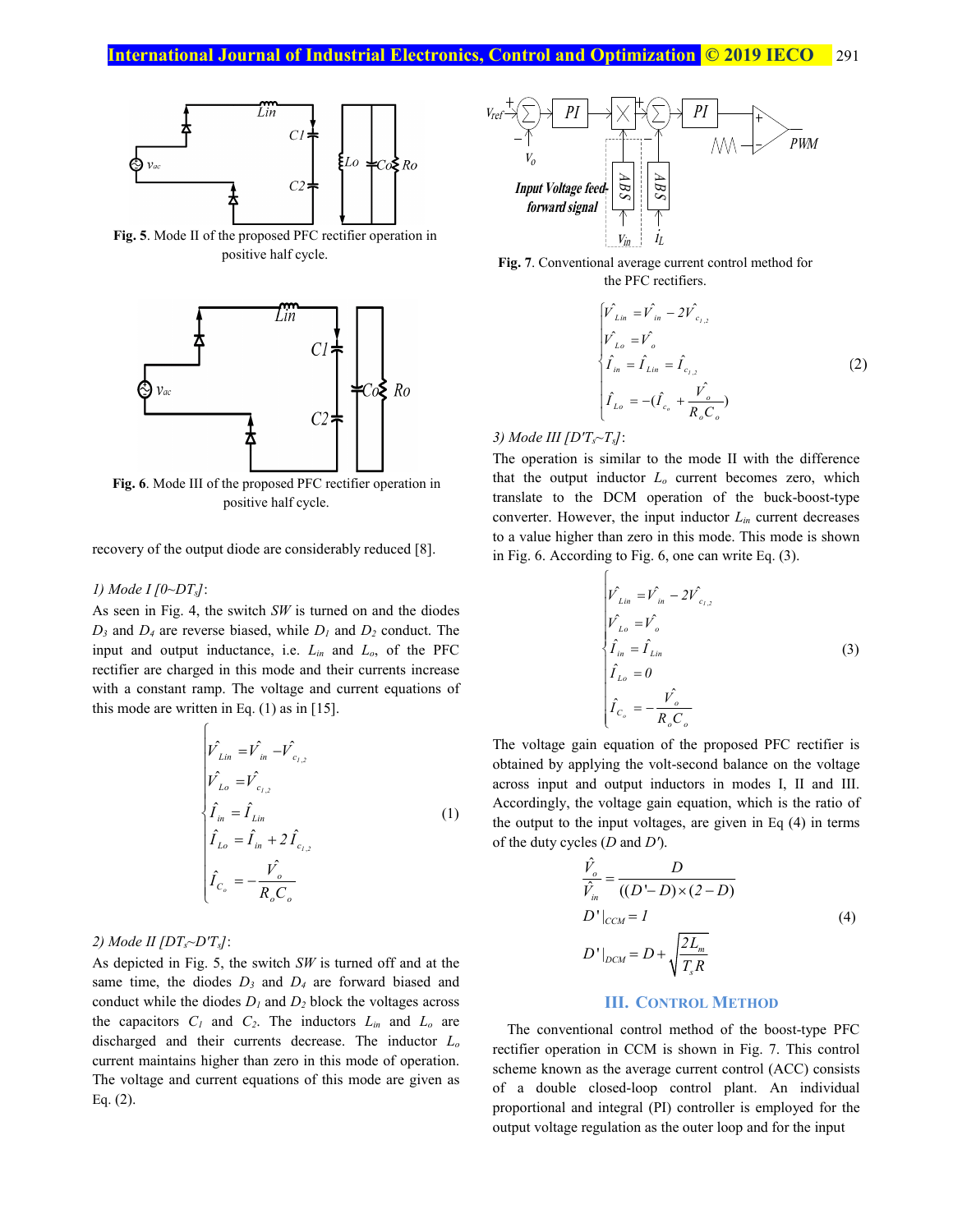| <u>DIMOLITION CONDITIONS INDITIONINI IN</u> |                                                                  |                                                            |
|---------------------------------------------|------------------------------------------------------------------|------------------------------------------------------------|
| Description                                 | Values                                                           |                                                            |
|                                             | Buck mode                                                        | Boost mode                                                 |
| Rated power, $P_o$                          | 250 W                                                            | 250 W                                                      |
| Input AC voltage, $V_{in}$                  | $220 \text{ V}$ rms                                              | $220 \text{ V} \text{rms}$                                 |
| Switching frequency, $f_s$                  | 50 kHz                                                           | $50$ kHz                                                   |
| Output DC voltage, $V_o$                    | $48$ $V_{dc}$                                                    | $400$ V <sub>dc</sub>                                      |
| Capacitors: $C_1$ , $C_2$ and $C_0$         | $1 \mu$ F, $1 \mu$ F and $2.5 \text{ mF}$ (ESR = 19 m $\Omega$ ) | 1 $\mu$ F, 1 $\mu$ F and 540 $\mu$ F (ESR = 9 m $\Omega$ ) |
| Input inductor $(L_{in})$                   | 2.5 mH, (ESR = $360$ m $\Omega$ )                                | 1.5 mH, (ESR = $160$ m $\Omega$ )                          |
| Output Inductor $(L_0)$                     | $10 \mu H$ , (ESR = 20 m $\Omega$ .)                             | 50 µH (ESR = $45 \text{ mA}$ )                             |
| Diodes, $D_1, D_2, D_3$                     | Powerex CS240650                                                 | Powerex CS240650                                           |
| IGBT switch, SW                             | IXGH40N60C2                                                      | IXGH40N60C2                                                |

**Table I.**  SIMULATION CONDITIONS AND PARAMETERS.



**Fig. 8**. Output voltage of the proposed rectifier in the boost mode and 250 W load.

AC current regulation as the inner loop. Similar to the SEPIC rectifier of [14], the proposed PFC rectifier can be well operated with only a single loop control scheme for output voltage regulation without requiring any current control loop. In other words, with DCM operation, the input current of the proposed PFC rectifier is maintained as a pure sinusoidal waveform due to the use of an input inductor at the DC side. This allows the input current to be proportional to the input voltage. Thus, the input current can synchronously track the sinusoidal form of the AC input voltage and produce near unity power factor. Also, the single loop control ability translates to two fewer sensors required for the closed-loop control procedure. In fact, only the output voltage sensor is required for the output voltage regulation.



**Fig. 9**. Input voltage and current of the proposed rectifier in the boost mode and 250 W load.

#### **IV. PERFORMANCE EVALUATION**

The theoretically derived operation principles of the proposed buck-boost-type PFC rectifier are investigated in this section through a set of simulations in PSIM software. In order to better simulate the idea, the thermal module of the PSIM software is utilized to model the real and experimental parasitic elements of the proposed rectifier components. The simulations conditions and parameters are listed in Table I. Accordingly, the proposed PFC rectifier is operated so as to feed a DC-load with two different desired voltage profiles, which can be lower or higher than the peak voltage of the grid. Also, to present a fair comparison, the proposed PFC rectifier, the conventional buck-boost PFC rectifier, and the conventional boost PFC rectifier are simulated in the same conditions and component parameters. Fig. 8 shows the output voltage of the proposed PFC rectifier in which a 400 Vdc is obtained by a boost mode operation. As is evident in Fig. 8, even with a load power of as high as 250 W, the proposed PFC rectifier produces output voltage ripple of smaller than 10%, which is a tolerable voltage ripple. In addition, the AC input current of the proposed PFC rectifier is shown in Fig. 9 whose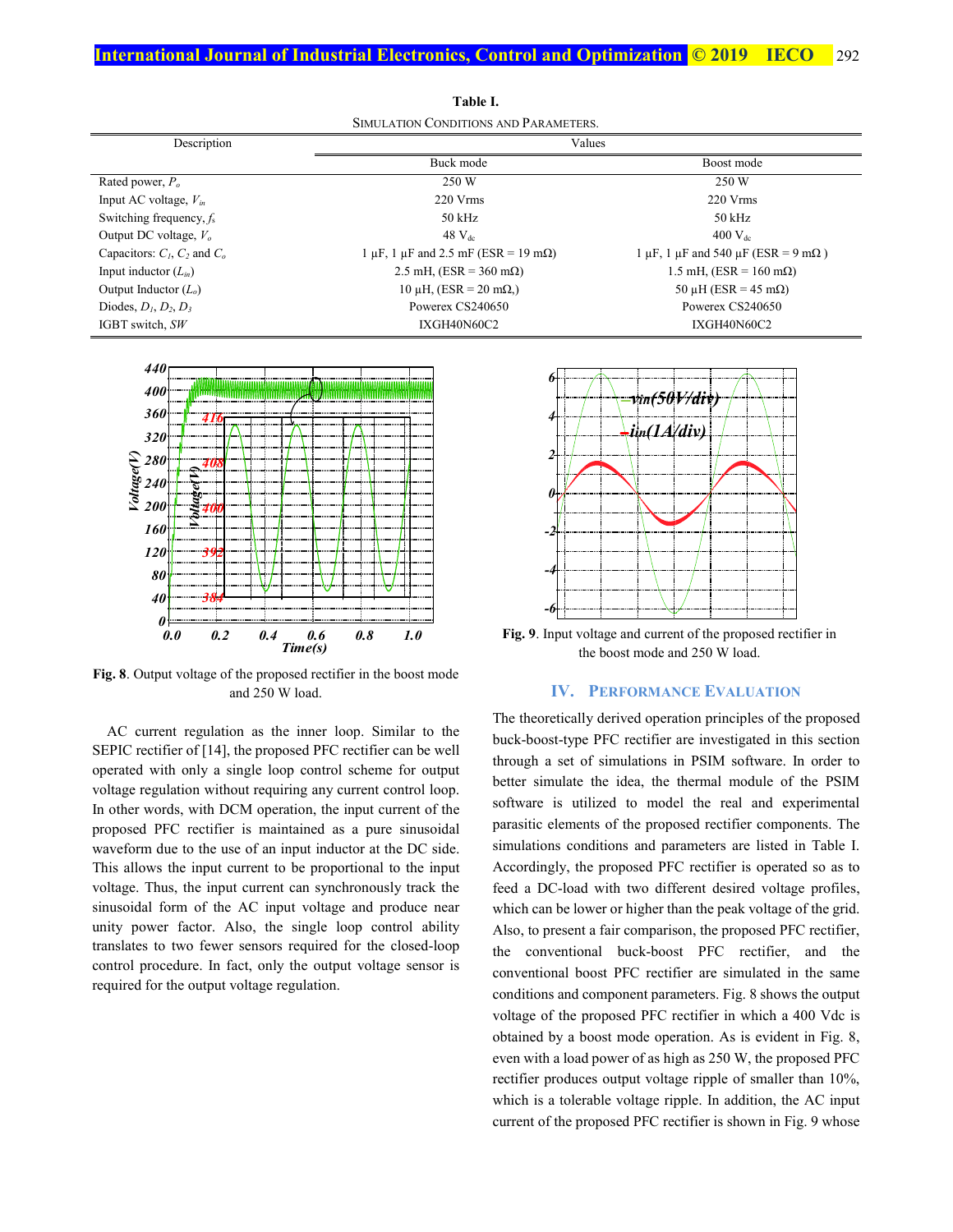THD is 5.5%. The input current of the conventional buck-boost PFC rectifier is also displayed in Fig. 10. As depicted in Fig. 10, the input current of the conventional



**Fig. 10**. Input voltage and current of the conventional buck-boost rectifier of [4] in boost mode and 250 W load



Fig. 11. Power factor comparison among the proposed, conventional boost PFC rectifier of [3] and sepic PFC rectifier of [14] for a 250 W load in boost mode.

buck-boost PFC rectifier absolutely contains switching harmonics, which significantly increases its THD. Consequently, the supremacy of the proposed PFC rectifier upon the conventional one is approved by comparing Figs. 9 and 10. Furthermore, the conventional boost PFC rectifier and the sepic PFC rectifier of [14] are also operated under the same conditions and then, THD and PF results are compared with the proposed PFC rectifier in Figs. 11 and 12. According to these figures, maintaining the input current THD and PF within the range of the standards for power quality from 20% of nominal load to full load is a remarkable feature of the proposed PFC rectifier. In addition to the above analysis, the buck mode operation of the proposed PFC rectifier is also simulated and the results are shown in Figs. 13 and 14. For a fair comparison with the buck-boost PFC rectifier of [5], both proposed and buck-boost PFC rectifier of [5] are operated for a nominal load power of 250 W and 48 Vdc. It should also be noted that the component parameters of the buck mode simulation for both proposed and buck-boost of [5] are



**Fig. 12**. Input current THD versus load percentage comparison among the proposed, conventional boost PFC rectifier of [3] and sepic PFC rectifier of [14] for a 250 W load in boost mode.



**Fig. 13**. Output voltage of the proposed rectifier in buck mode and 250 W load.



**Fig. 14**. Input voltage and current of the proposed rectifier in buck mode and 250 W load.

considered the same, where the input inductor  $Lin = 1.5$  mH and output filter capacitor  $Co = 2.5$  mF. As shown in Fig. 13, again the output voltage ripple of the proposed PFC rectifier is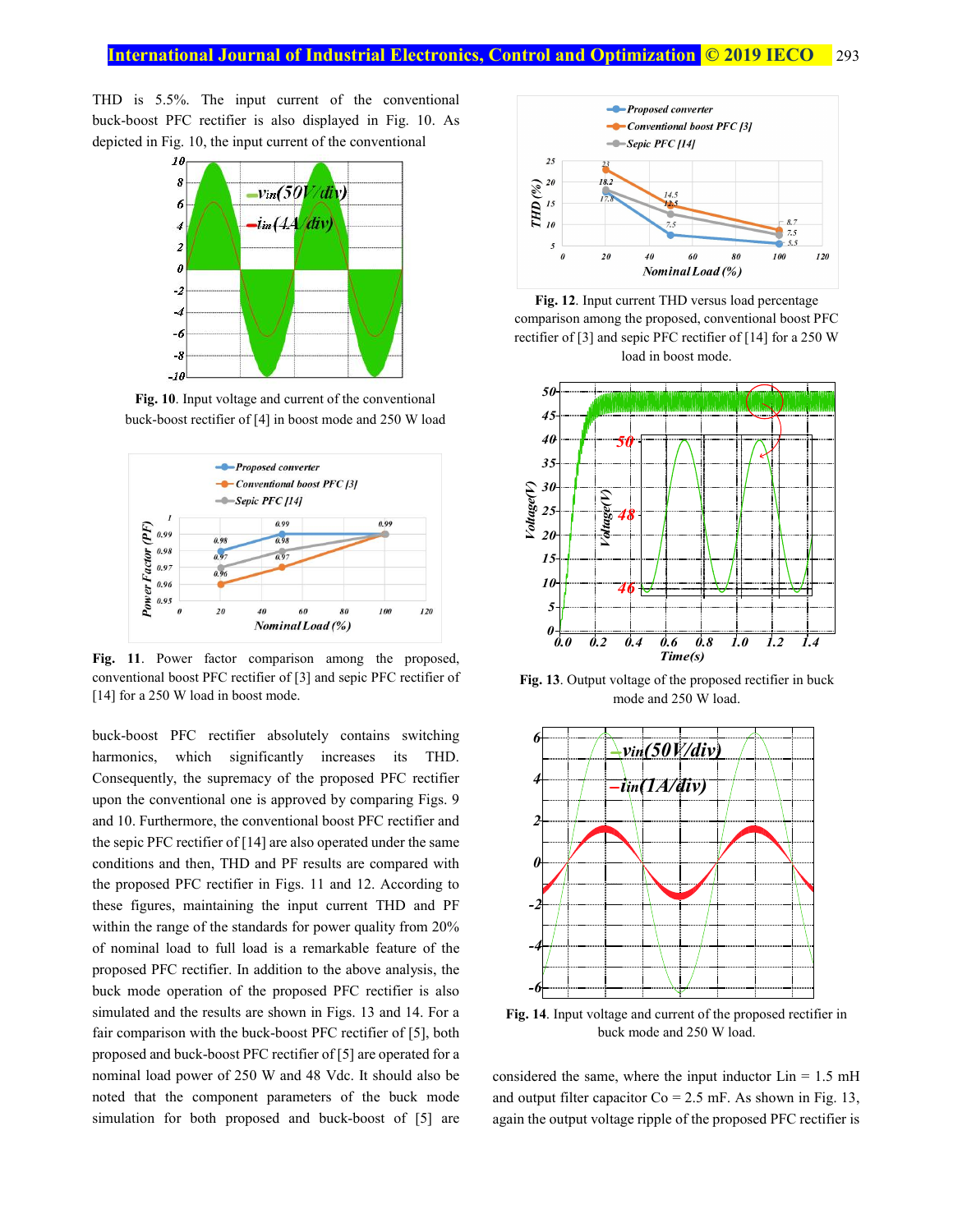

**Fig. 15**. Power factor comparison among proposed and sepic PFC rectifier of [14] for a 250 W load in buck mode.



**Fig. 16**. Input current THD versus load percentage comparison among the proposed and sepic PFC rectifier of [14] for a 250 W load in buck mode.



**Fig. 17**. The efficiency versus the percent of the nominal load

smaller than 10%, which meets the needs of DC-loads. The input current THD of the buck-boost PFC rectifier of [5] is 6.3% while the proposed one offers an input current THD of as low as 5.5%. This low THD input current can be clearly expected from its waveform shown in Fig. 14. Also, the sepic PFC rectifier of [14] is operated under the same conditions and then, the THD and PF results are compared with the proposed PFC rectifier in Figs. 15 and 16. The results show that both rectifiers have good performance with a slightly improved quality of the input current for the proposed one.

The high efficiency of the rectification with the proposed PFC rectifier is verified in Fig. 17. The efficiency is obtained with the various output loads as low as 40% to the nominal output power.

The obtained simulation results and the above analysis show that the proposed PFC rectifier is an improved solution of PFC rectification, which meets the loads and the power quality requirements.

## **V. CONCLUSIONS**

This paper introduced an improved buck-boost-type PFC rectifier that brings remarkable advantages for feeding DC-loads directly from the grid. This rectifier produces waveforms with higher quality than its conventional counterparts. The operation principles of the proposed PFC rectifier are presented and analyzed. Then, the simulations are presented in both modes of buck and boost to confirm its performance for two output voltage profiles and load powers. The simulation results confirm the superiority of the proposed converter over the conventional ones in providing high-quality input currents and output voltages without seriously sacrificing other practical concerns, such as the conversion efficiency and circuit simplicity.

## **REFERENCES**

- [1] G. Sivanagaraju, S. Samata, L. M. Kunzler, K. R. Feistel, A. K. Rathore, and L. A. Lopes, "PFC interleaved buck-boost converter for telecom power application," Proc. IECON 2017 - 43rd Annu. Conf. IEEE Ind. Electron. Soc., vol. 2017–Janua, pp. 2299–2304, 2017.
- [2] S. Sharifi, M. Babaei, and M. Monfared, "A High Gain Buck PFC Synchronous Rectifier," in Electrical Engineering (ICEE), Iranian Conference on, 2018, pp. 1185–1190.
- [3] Y.-S. Kim, W.-Y. Sung, and B.-K. Lee, "Comparative performance analysis of high density and efficiency PFC topologies," IEEE Trans. Power Electron., vol. 29, no. 6, pp. 2666–2679, 2014.
- [4] C. Shi, A. Khaligh, and H. Wang, "Interleaved SEPIC Power Factor Preregulator Using Coupled Inductors in Discontinuous Conduction Mode with Wide Output Voltage," IEEE Trans. Ind. Appl., vol. 52, no. 4, pp. 3461– 3471, 2016.
- [5] Huai Wei and I. Batarseh, "Comparison of basic converter topologies for power factor correction," Proceedings IEEE Southeastcon '98 "Engineering for a New Era." pp. 348– 353.
- [6] B. R. Ananthapadmanabha, R. Maurya, and S. R. Arya, "Improved Power Quality Switched Inductor Cuk Converter for Battery Charging Application," IEEE Trans. Power Electron., vol. 8993, no. c, pp. 1–12, 2018.
- [7] J. Il Baek, J. K. Kim, J. B. Lee, H. S. Youn, and G. W. Moon, "A Boost PFC Stage Utilized as Half-Bridge Converter for High-Efficiency DC-DC Stage in Power Supply Unit," IEEE Transactions on Power Electronics, vol. 32, no. 10. pp. 7449–7457, 2017.
- [8] Y. Jang and M. M. Jovanović, "Bridgeless high-power-factor buck converter," IEEE Trans. Power Electron., vol. 26, no. 2, pp. 602–611, 2011.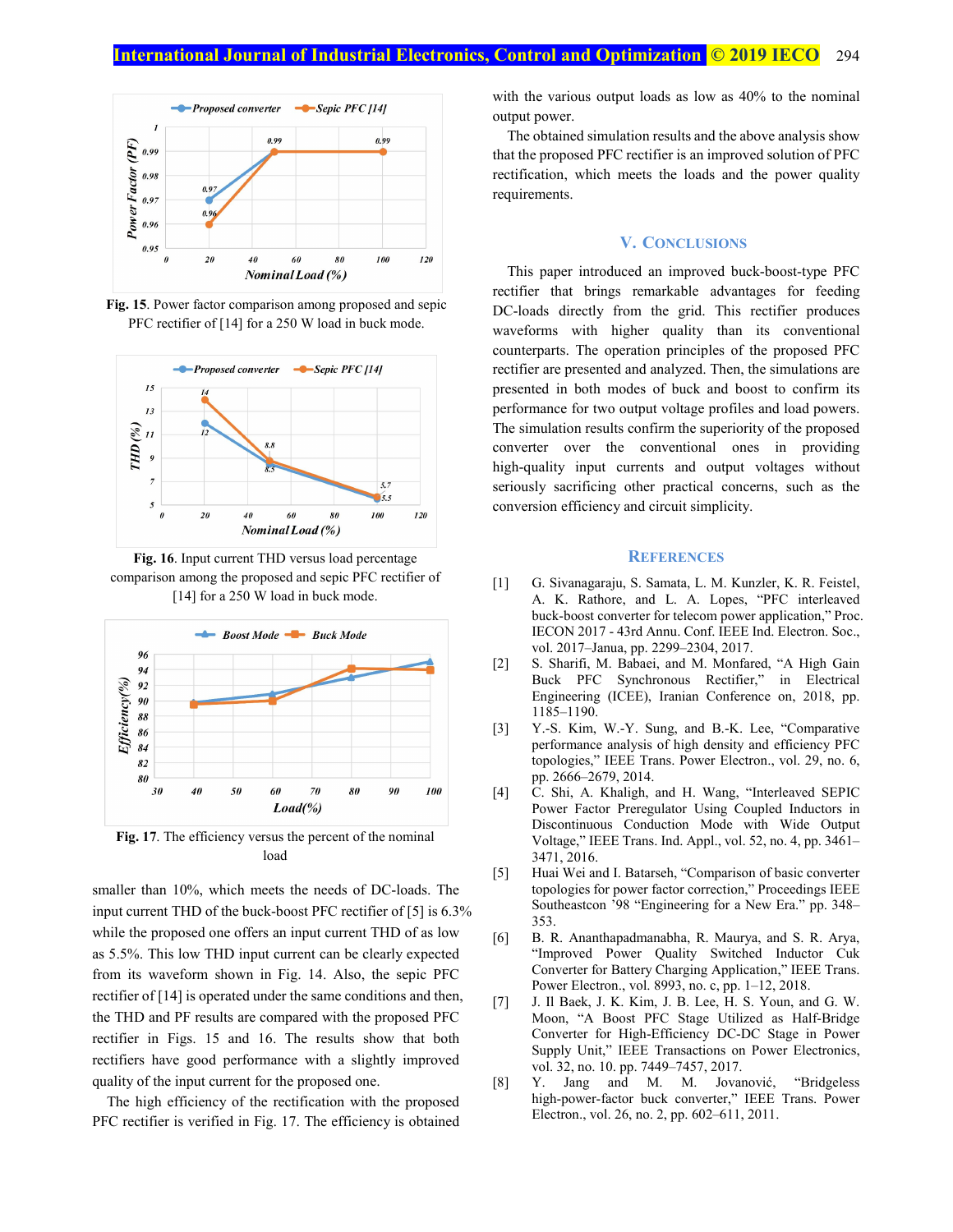- [9] X. Lin and F. Wang, "AC DC bridgeless buck converter with high PFC performance by inherently reduced dead zones," pp. 1–7, 2018.
- [10] X. Lin and F. Wang, "New Bridgeless Buck PFC Converter With Improved Input Current and Power Factor," vol. 0046, no. c, 2018.
- [11] J. Zhang, C. Zhao, S. Zhao, and X. Wu, "A family of single-phase hybrid step-down PFC converters," IEEE Trans. Power Electron., vol. 32, no. 7, pp. 5271–5281, 2017.
- [12] R. Philip and C. Sreeja, "Single phase PFC using Buck-Boost converter," 2014 Annual International Conference on Emerging Research Areas: Magnetics, Machines and Drives, AICERA/iCMMD 2014 - Proceedings. 2014.
- [13] B. Zhao, A. Abramovitz, and K. Smedley, "Family of Bridgeless Buck-Boost PFC Rectifiers," IEEE Transactions on Power Electronics, vol. 30, no. 12. pp. 6524–6527, 2015.
- [14] A. J. Sabzali, E. H. Ismail, M. A. Al-Saffar, and A. A. Fardoun, "New bridgeless DCM sepic and Cuk PFC rectifiers with low conduction and switching losses," IEEE Trans. Ind. Appl., vol. 47, no. 2, pp. 873–881, 2011.
- [15] B. Axelrod, Y. Berkovich, and A. Ioinovici, "Switched-capacitor/switched-inductor structures for getting transformerless hybrid DC-DC PWM converters," IEEE Trans. Circuits Syst. I Regul. Pap., vol. 55, no. 2, pp. 687–696, 2008.



**Mohammad Babaei** received B.Sc. in electrical engineering from Ferdowsi University of Mashhad, Iran, in 2016. He is currently an M.Sc. student at Ferdowsi University of Mashhad, Iran.

 His research interests include power electronic converters, especially rectifiers, power supplies, AC-AC converters, and renewable energy systems.



**Saeed Sharifi** received both B.Sc. and M.Sc. degrees (with honors) in electrical engineering from Ferdowsi University of Mashhad, Iran, in 2015 and 2018, respectively.

His research interests include power electronic converters, especially impedance networks,

high-order passive filters, grid-connected converters and AC-AC converters.



**Mohammad Monfared** (S'07–M'10-SM'15) received the B.Sc. degree in electrical engineering from Ferdowsi University of Mashhad, Iran, in 2004, and the M.Sc. and Ph.D. degrees (both with honors) in electrical engineering from Amirkabir University of Technology, Tehran, Iran, in 2006 and 2010,

respectively.

He is currently an associate professor at Ferdowsi University of Mashhad, Iran, where he has received the Best Researcher Award in 2015. His research interests include power electronics, renewable energy systems, and power quality.